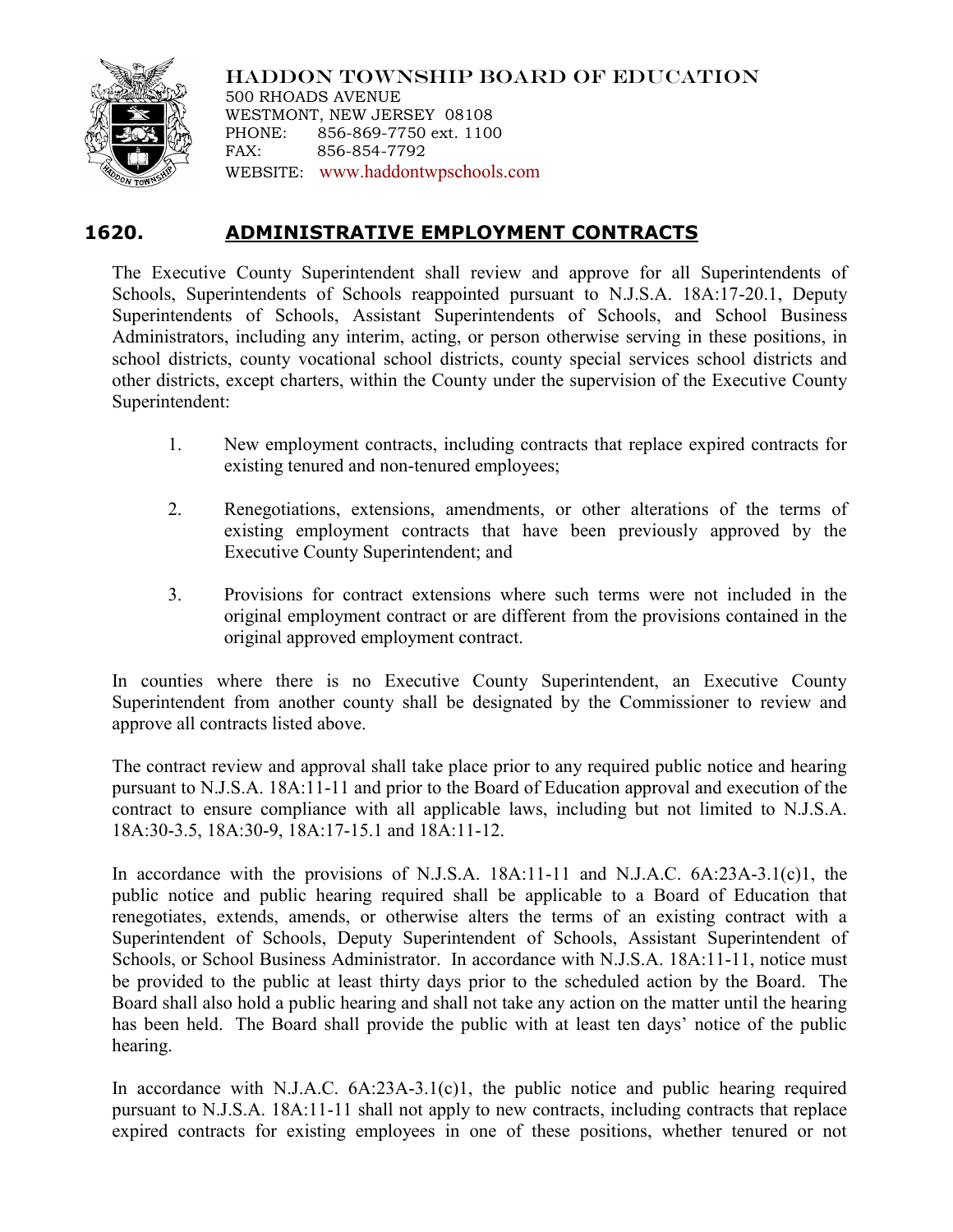tenured. Nothing shall preclude a Board from issuing a public notice and/or holding a public hearing on new contracts, including new contracts that replace expired contracts for existing tenured and non-tenured employees.

The public notice and public hearing required pursuant to N.J.S.A. 18A:11-11 is also required in the event an existing contract for a Superintendent of Schools, Deputy Superintendent of Schools, Assistant Superintendent of Schools, or School Business Administrator is rescinded or terminated by the Board of Education before it is due to expire and the parties agree to new employment terms.

In connection with the Executive County Superintendent's review of the contract, the Board shall provide the Executive County Superintendent with a detailed statement setting forth the total cost of the contract for each applicable year, including salary, longevity (if applicable), benefits, and all other emoluments.

The review and approval of the employment contracts of Superintendents of Schools, Deputy Superintendents of Schools, Assistant Superintendents of Schools, and School Business Administrators conducted by the Executive County Superintendent shall be consistent with the following additional standards outlined in N.J.S.A. 18A:7-8.1 and N.J.A.C. 6A:23A-3.1:

- 1. Contracts for each class of administrative position shall be comparable with the salary, benefits and other emoluments contained in the contracts of similarly credentialed and experienced administrators in other school districts in the region with similar enrollment, academic achievement levels and challenges, and grade span.
- 2. No contract shall include provisions that are inconsistent with the travel requirements pursuant to N.J.S.A. 18A:11-12 and N.J.A.C. 6A:23A-7 including, but not limited to, the provisions for mileage reimbursement and reimbursement for meals and lodging in New Jersey. Any contractual provision that is inconsistent with law is superseded by the law.
- 3. No contract shall include provisions for the reimbursement or payment of employee contributions that are either required by law or by a contract in effect in the school district with other teaching staff members, such as payment of the employee's State or Federal taxes, or of the employee's contributions to FICA, Medicare, State pensions and annuities (TPAF), life insurance, disability insurance (if offered), and health benefit costs.
- 4. No contract shall contain a payment as a condition of separation from service that is deemed by the Executive County Superintendent to be prohibited or excessive in nature. The payment cannot exceed the lesser of the calculation of three months pay for every year remaining on the contract with pro-ration for partial years, not to exceed twelve months, or the remaining salary amount due under the contract.
- 5. No contract shall include benefits that supplement or duplicate benefits that are otherwise available to the employee by operation of law, an existing group plan, or other means; e.g., an annuity or life insurance plan that supplements or duplicates a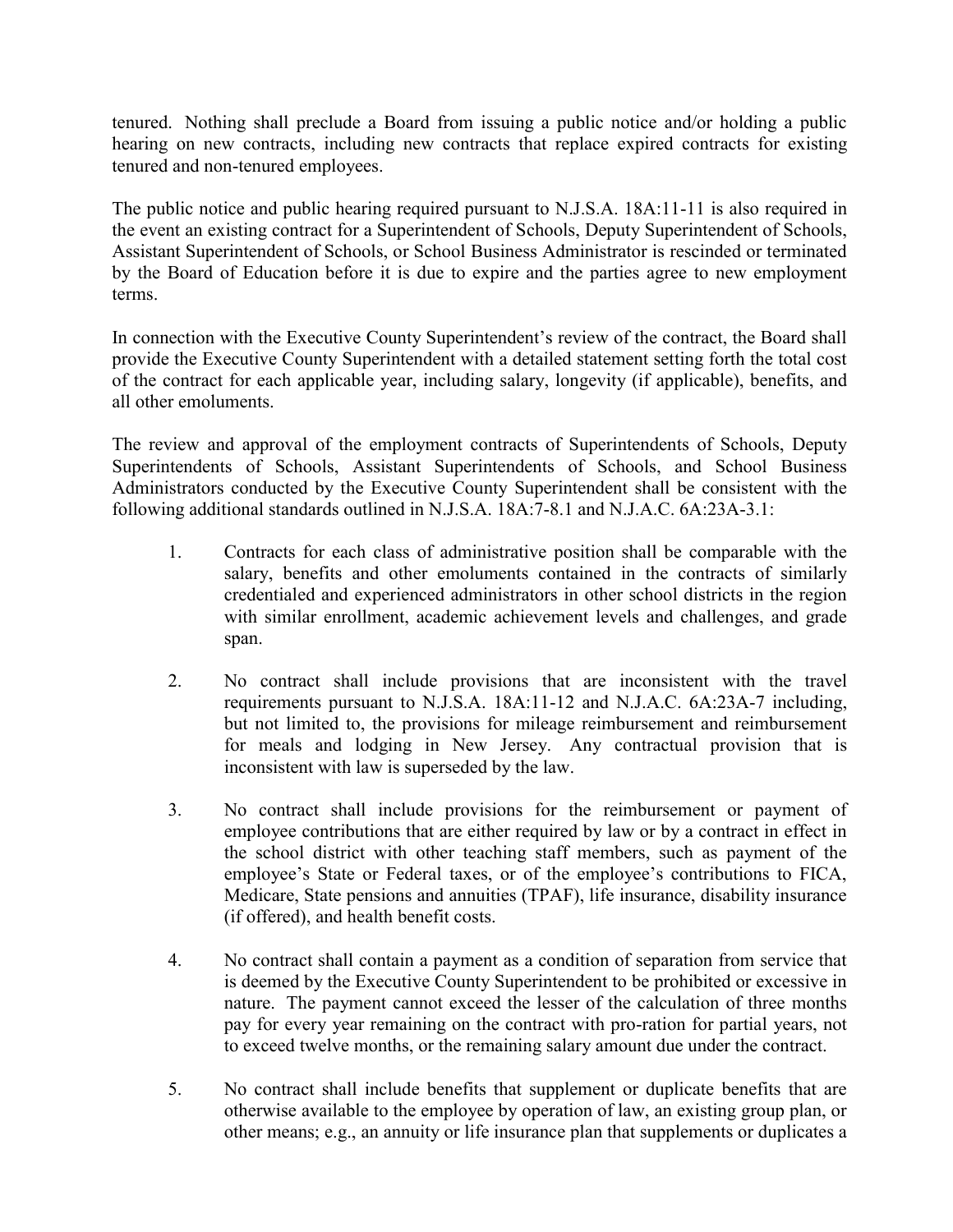plan already made available to the employee. Notwithstanding the provisions of this section, a contract may contain an annuity where those benefits are already contained in the existing contract between the employee and the district.

- 6. Contractual provisions regarding accumulation of sick leave and supplemental compensation for accumulated sick leave shall be consistent with N.J.S.A. 18A:30- 3.5. Supplemental payment for accumulated sick leave shall be payable only at the time of retirement and shall not be paid to the individual's estate or beneficiaries in the event of the individual's death prior to retirement. Pursuant to N.J.S.A. 18A:30-3.2, a new Board of Education contract may include credit of unused sick leave in accordance with the new Board of Education's policy on sick leave credit for all employees.
- 7. Contractual provisions regarding accumulation of unused vacation leave and supplemental compensation for accumulated unused vacation leave shall be consistent with N.J.S.A. 18A:30-9. Contractual provisions for payments of accumulated vacation leave prior to separation can be included but only for leave accumulated prior to June 8, 2007 and remaining unused at the time of payment. Supplemental payments for unused vacation leave accrued consistent with the provisions of N.J.S.A. 18A:30-9 after June 8, 2007 as well as unused vacation leave accumulated prior to June 8, 2007 that has not been paid, shall be payable at the time of separation and may be paid to the individual's estate or beneficiaries in the event of the individual's death prior to separation.
- 8. Contractual provisions that include a calculation of per diem for twelve month employees shall be based on a two hundred sixty day work year.
- 9. No provision for a merit bonus shall be made except where payment is contingent upon achievement of quantitative merit criterion and/or qualitative merit criterion:
	- a. A contract may include no more than three quantitative merit criteria and two qualitative merit criteria per contract year.
	- b. The Executive County Superintendent shall approve or disapprove the selection of quantitative merit and qualitative merit criteria and the data that forms the basis of measuring the achievement of quantitative merit and qualitative merit criteria.
	- c. A contract may provide for merit bonuses in an amount not exceeding 3.33 percent of annual salary for each quantitative merit criterion achieved and 2.5 percent of annual salary for each qualitative merit criterion achieved. Any such merit bonus shall be considered "extra compensation" for purpose of N.J.A.C. 17:3-4.1 and shall not be cumulative.
	- d. The Board of Education shall submit to the Executive County Superintendent a resolution certifying that a quantitative merit criterion or a qualitative merit criterion has been satisfied and shall await confirmation of